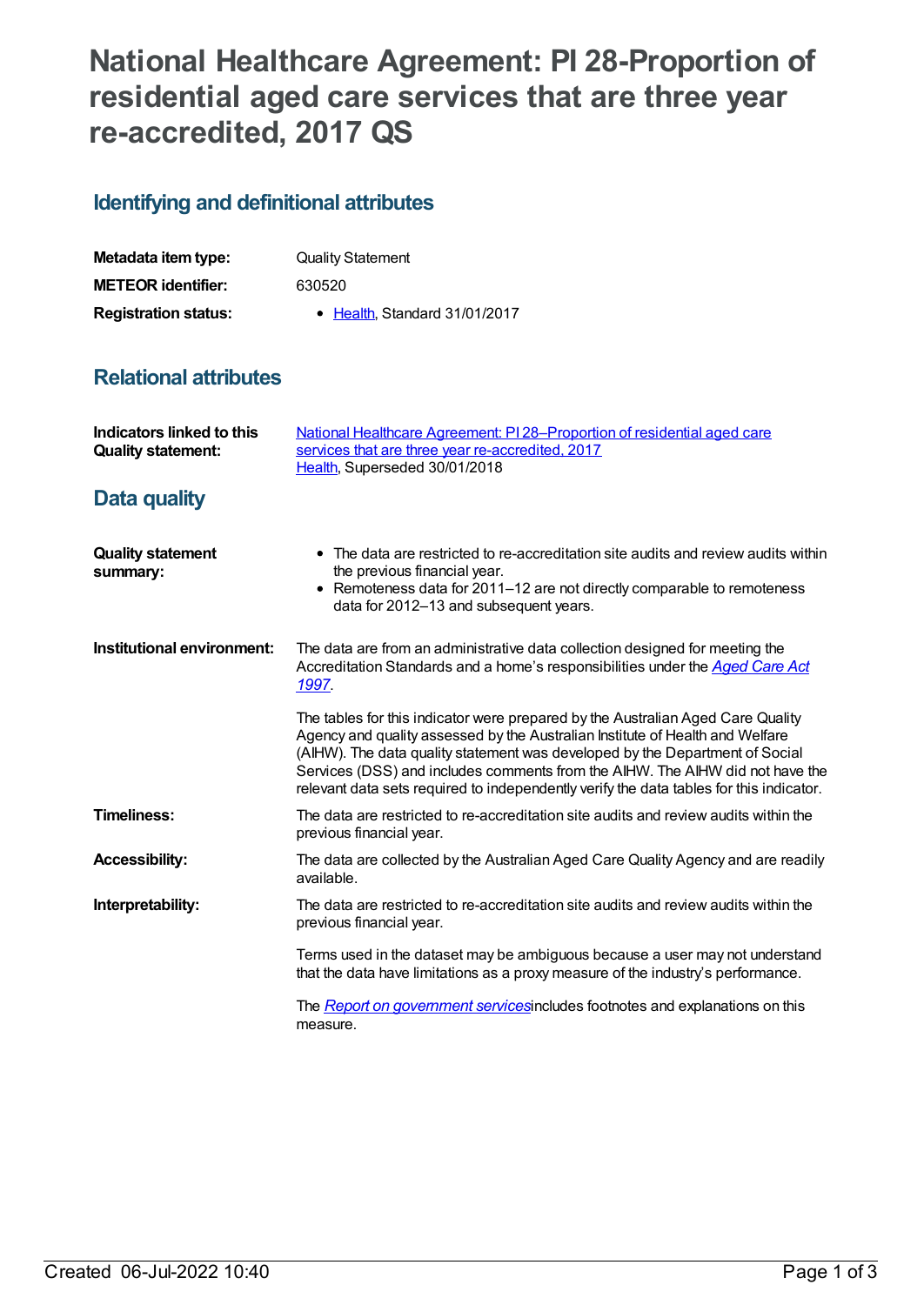| <b>Relevance:</b>            | The data are restricted to services seeking re-accreditation and those where a<br>review audit was undertaken. Each year there are more assessment contacts<br>(including unannounced visits) than there are audits. Review audits occur where the<br>regulator has sufficient concerns to decide that the provider may not be meeting the<br>Accreditation Standards or its responsibilities under the Aged Care Act 1997.                                                                                                                                                                                                                                                                                                                                                                                                                                                              |
|------------------------------|------------------------------------------------------------------------------------------------------------------------------------------------------------------------------------------------------------------------------------------------------------------------------------------------------------------------------------------------------------------------------------------------------------------------------------------------------------------------------------------------------------------------------------------------------------------------------------------------------------------------------------------------------------------------------------------------------------------------------------------------------------------------------------------------------------------------------------------------------------------------------------------|
|                              | Assessment contacts are necessarily limited in scope and hence how a home<br>performs at a full audit is considered a more robust indicator. This indicator is a<br>point-in-time assessment of performance, as accreditation generally follows a 3-<br>yearly cycle. The audit data can be up to 3 years old.                                                                                                                                                                                                                                                                                                                                                                                                                                                                                                                                                                           |
|                              | A pilot program has commenced whereby residential aged care homes in the pilot<br>program are eligible for 5-year re-accreditation. During the period 2015-16 there<br>were 9 homes that received 5-year re-accreditation. These homes are included in<br>this indicator with homes that achieved 3-year re-accreditation.                                                                                                                                                                                                                                                                                                                                                                                                                                                                                                                                                               |
|                              | A limitation in the data is that they are only for re-accreditation decisions made<br>during the financial year.                                                                                                                                                                                                                                                                                                                                                                                                                                                                                                                                                                                                                                                                                                                                                                         |
|                              | In 2015-16 there were 2,676 accredited residential aged care homes but only<br>1,053 re-accreditation decisions were made. In the previous year 1,237 decisions<br>were made.                                                                                                                                                                                                                                                                                                                                                                                                                                                                                                                                                                                                                                                                                                            |
| <b>Accuracy:</b>             | The data used to calculate this indicator are from an administrative data collection<br>designed for meeting the Accreditation Standards and a home's responsibilities<br>under the Aged Care Act 1997. The data are considered to be accurate.                                                                                                                                                                                                                                                                                                                                                                                                                                                                                                                                                                                                                                          |
|                              | The intent of the indicator is to provide a proxy for overall industry performance. The<br>indicator shows how many homes are on the maximum period of accreditation (due<br>to being consistently good performers). It is not relevant how many homes were<br>assessed during the year.                                                                                                                                                                                                                                                                                                                                                                                                                                                                                                                                                                                                 |
| Coherence:                   | The data are used to report in the Report on government services and are<br>coherent.                                                                                                                                                                                                                                                                                                                                                                                                                                                                                                                                                                                                                                                                                                                                                                                                    |
|                              | The 'accreditation period' only shows the decision in effect at 30 June of that year.<br>The figures will not necessarily be consistent with the accreditation decisions made<br>in the previous year because those decisions may not yet have taken effect, or may<br>have been superseded. The data vary across years according to how many homes<br>were due for assessment during the year. The comparison across reference<br>periods of the number of homes assessed is not meaningful. The comparison<br>across reference periods of the proportions of re-accredited homes is meaningful<br>and comparable.                                                                                                                                                                                                                                                                      |
|                              | 'Re-accreditation' is not a decision available following a review audit under the<br>Quality Agency Principles 2013. The possible decisions available following a<br>review audit of this kind are:                                                                                                                                                                                                                                                                                                                                                                                                                                                                                                                                                                                                                                                                                      |
|                              | • to revoke the service's accreditation<br>• not revoke and not vary the period of accreditation<br>• not revoke and to vary the period of accreditation.                                                                                                                                                                                                                                                                                                                                                                                                                                                                                                                                                                                                                                                                                                                                |
|                              | In 2011, the Australian Bureau of Statistics (ABS) updated the standard geography<br>used in Australia for most data collections from the Australian Standard<br>Geographical Classification to the Australian Statistical Geography Standard. Also<br>updated at this time were remoteness areas, based on the 2011 ABS Census of<br>Population and Housing. The new remoteness areas will be referred to as RA<br>2011, and the previous remoteness areas as RA 2006. Data for 2011-12<br>(reported in the previous cycle) were reported for RA 2006. Data for 2012-13 and<br>subsequent cycles are reported for RA 2011. The AIHW considers the change<br>from RA 2006 to RA 2011 to be a series break when applied to data supplied for<br>this indicator; therefore remoteness data for 2011–12 are not directly comparable<br>to remoteness data for 2012-13 and subsequent years. |
| <b>Relational attributes</b> |                                                                                                                                                                                                                                                                                                                                                                                                                                                                                                                                                                                                                                                                                                                                                                                                                                                                                          |